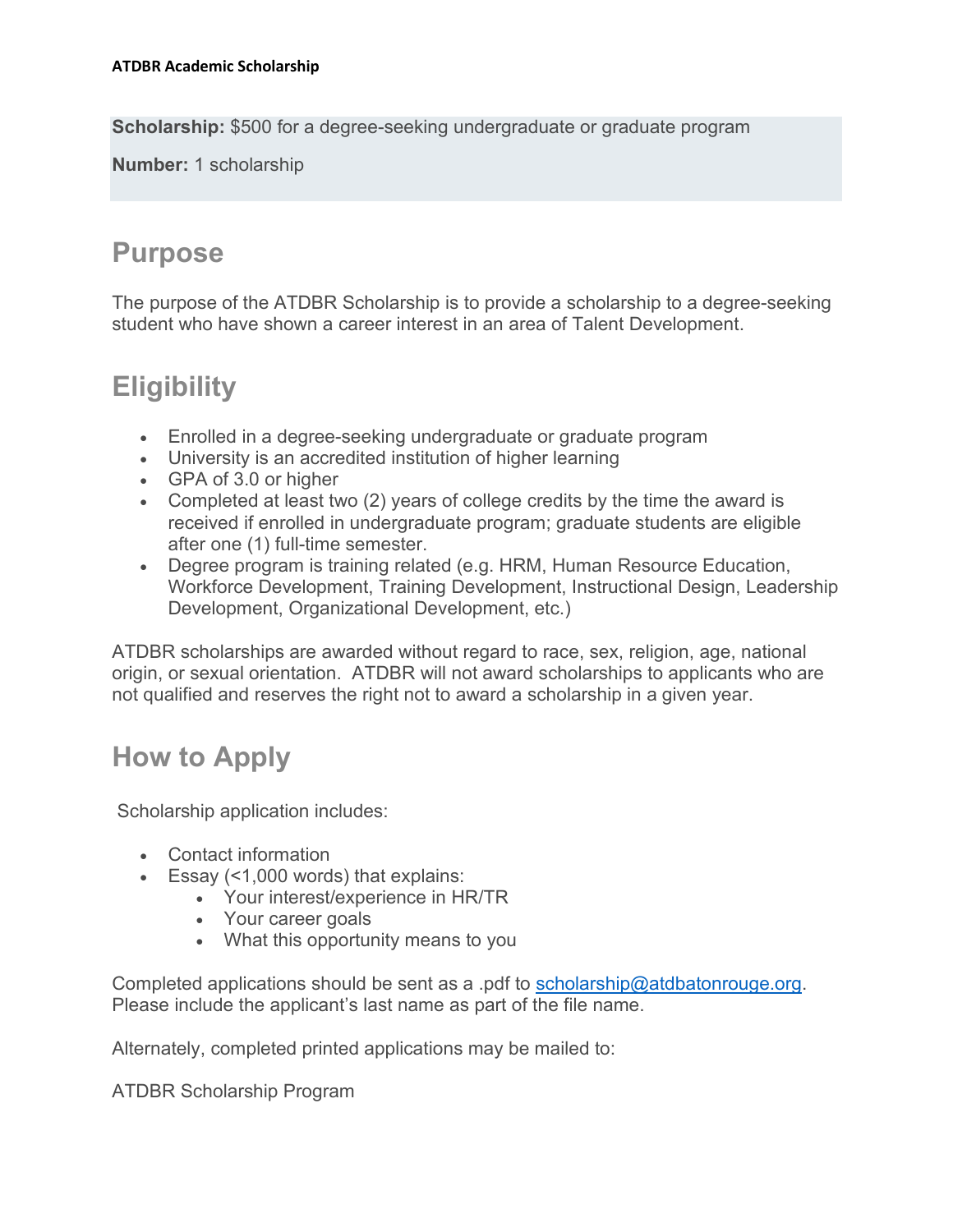ATD Baton Rouge Chapter 7350 Jefferson Highway #485-214 Baton Rouge, LA 70806

Supporting documentation will need to be mailed to ATDBR:

- One letter of recommendation with at least one from a college professor or school official at the college level
- Official college transcript

Your college registrar can mail an official transcript to:

ATDBR Scholarship Program ATD Baton Rouge Chapter 7350 Jefferson Highway #485-214 Baton Rouge, LA 70806

### **Selection Criteria**

A committee formed by ATDBR board members will vet all completed scholarship applications and the strongest applicant essays will be considered for the scholarship. All of requested information must be submitted before the application will be considered.

# **Additional Information**

Funds may be used for any combination of tuition, books or other course-related fees. Each scholarship is a one-time award; however previous applicants and past scholarship recipients are eligible to re-apply. Full-time, part-time, online and distance learning programs are acceptable. Scholarships are for college-degree programs only, and may not be used to attend professional development seminars.

Scholarship recipients will be required to provide a Social Security Number or tax ID, evidence of enrollment in an HR-related program of study, and an official college transcript in order to claim their award. Applicants who have already completed their studies are not eligible for this award and may not apply for a scholarship to cover past expenses.

By submitting an application for a ATDBR Scholarship, you are consenting to allow ATDBR to use without limitation, and in any media, your name, city, state, photos and